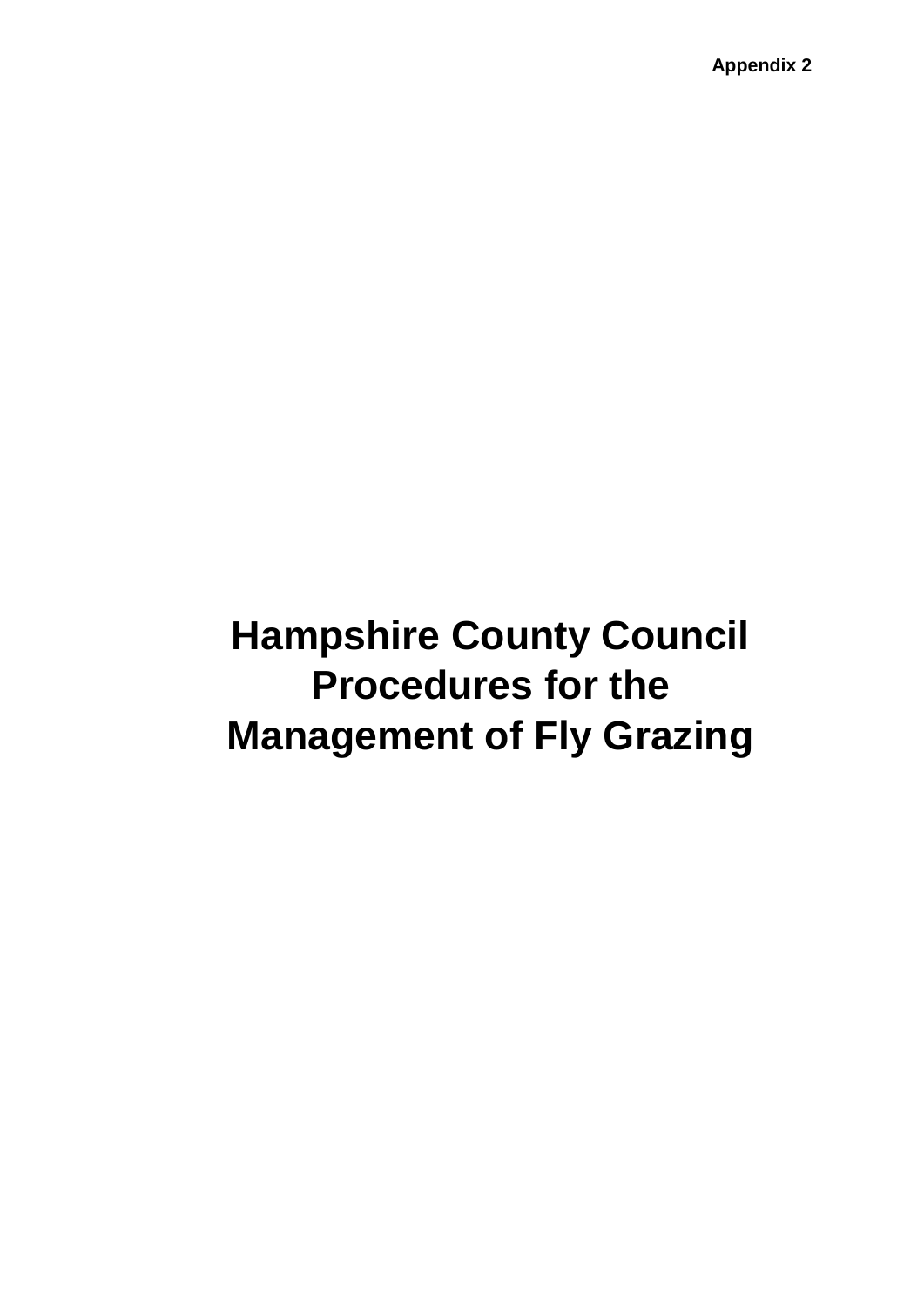## **Contents**

#### **Part 1 - Background**

- Introduction
- Legislative Context
- Definitions
- The Legislation
- Other Avenue of Response

#### **Part 2 – Process**

- Who should respond
- Receiving a complaint
- Dealing with a complaint
- Site Visit
- Warning Notices
- Removal of Horses
- Notice of detention
- Making a claim
- Intelligence reporting

#### **Part 3 - Forms**

- Template site visit Form
- Template Warning Notice
- Template Detention Notice
- Template Police Notification
- Template Owner Notification
- Template Transfer of Ownership form

#### **Part 4 - Useful Contacts**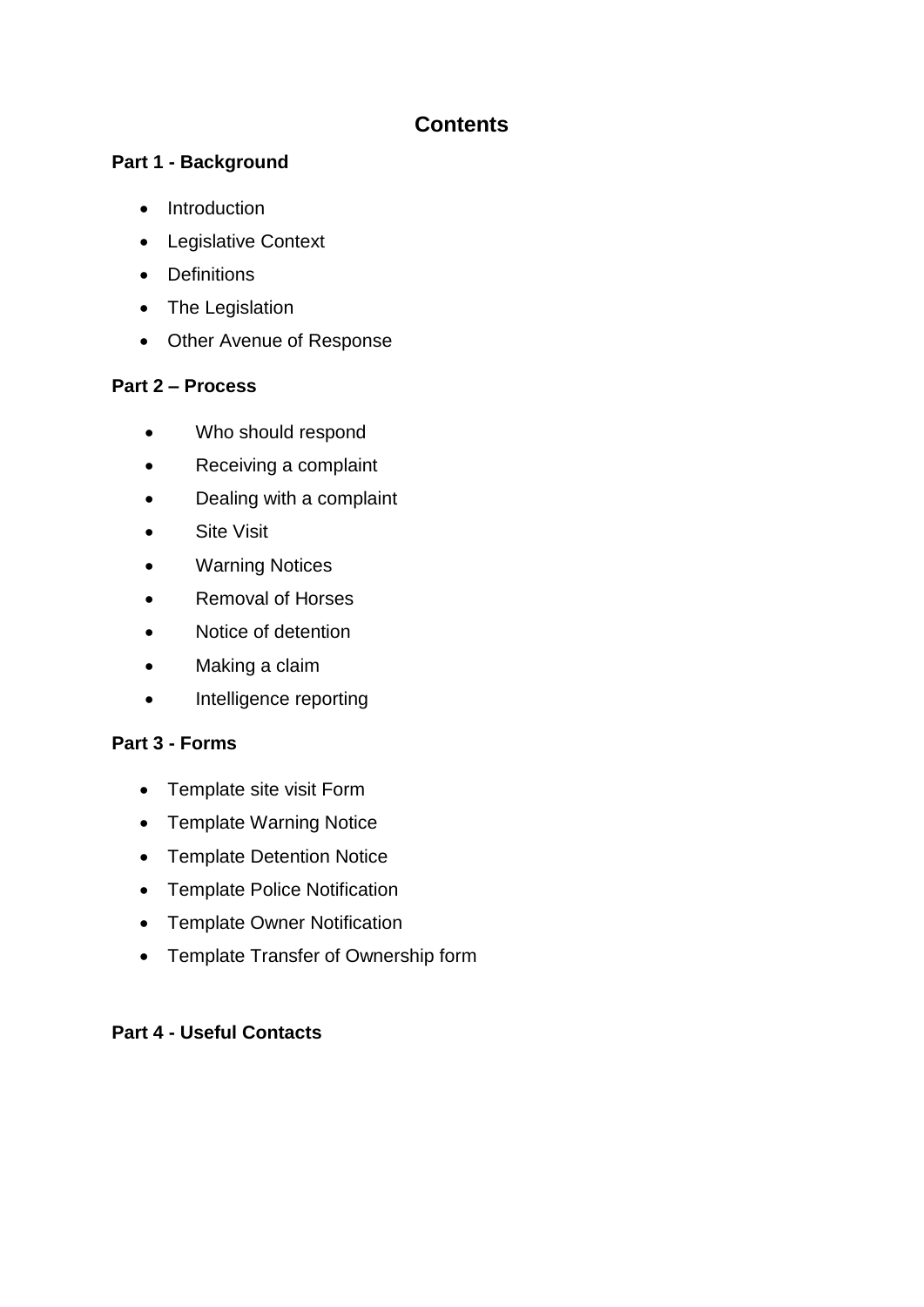#### **Introduction**

- 1. Fly grazing is the term when horses are placed on land without permission. Their presence can sometimes cause several issues including public safety, nuisance to communities, agricultural and environmental impacts, and welfare concerns.
- 2. The Control of Horses Act 2015 amends the Animals Act 1971 to give local authorities and freeholders the powers to deal with fly grazing horses found on land controlled by them.
- 3. Hampshire County Council (HCC) owned and managed land is a diverse area and includes a variety of public spaces, including country parks, agricultural and strategic land for which different departments have responsibility.
- 4. This document aims to guide HCC officers on good practice and assist in providing a consistent approach to the issues of illegally placed horses across the Hampshire County Council responsible area. In the first instance officers should seek advice from the Gypsy and Traveller Service (GTS) or Trading Standards (TS). Contacts in Part 4. Any individual freeholder acting under this legislation should be advised to seek independent legal advice before doing so.

#### **Legislative Context**

- 5. The Control of Horse Act 2015 (CHA) amends the Animals Act 1971 to provide legal powers to take appropriate action when equines are found on land without lawful authority. Subject to certain criteria, it allows for the detention, sale, re-homing, return, disposal and destruction of horses in a humane way after necessary notifications for their removal.
- 6. The landowner is generally the responsible person to be able to act for horses fly grazing on their land. It should be highlighted that the legislation in not a statutory duty for a landowner or for the Local Authority, it gives the power to consider taking any appropriate action to enable the horses' removal where deemed appropriate.

#### **Definitions**

7. For the purpose of this provision the following definitions are used:

"Local authority" means—

- (a) a county council,
- (b) a district council,
- (c) a London borough council,
- (d) the Common Council of the City of London, and
- (e) the Council of the Isles of Scilly.

""horse" - includes an ass, mule or hinny;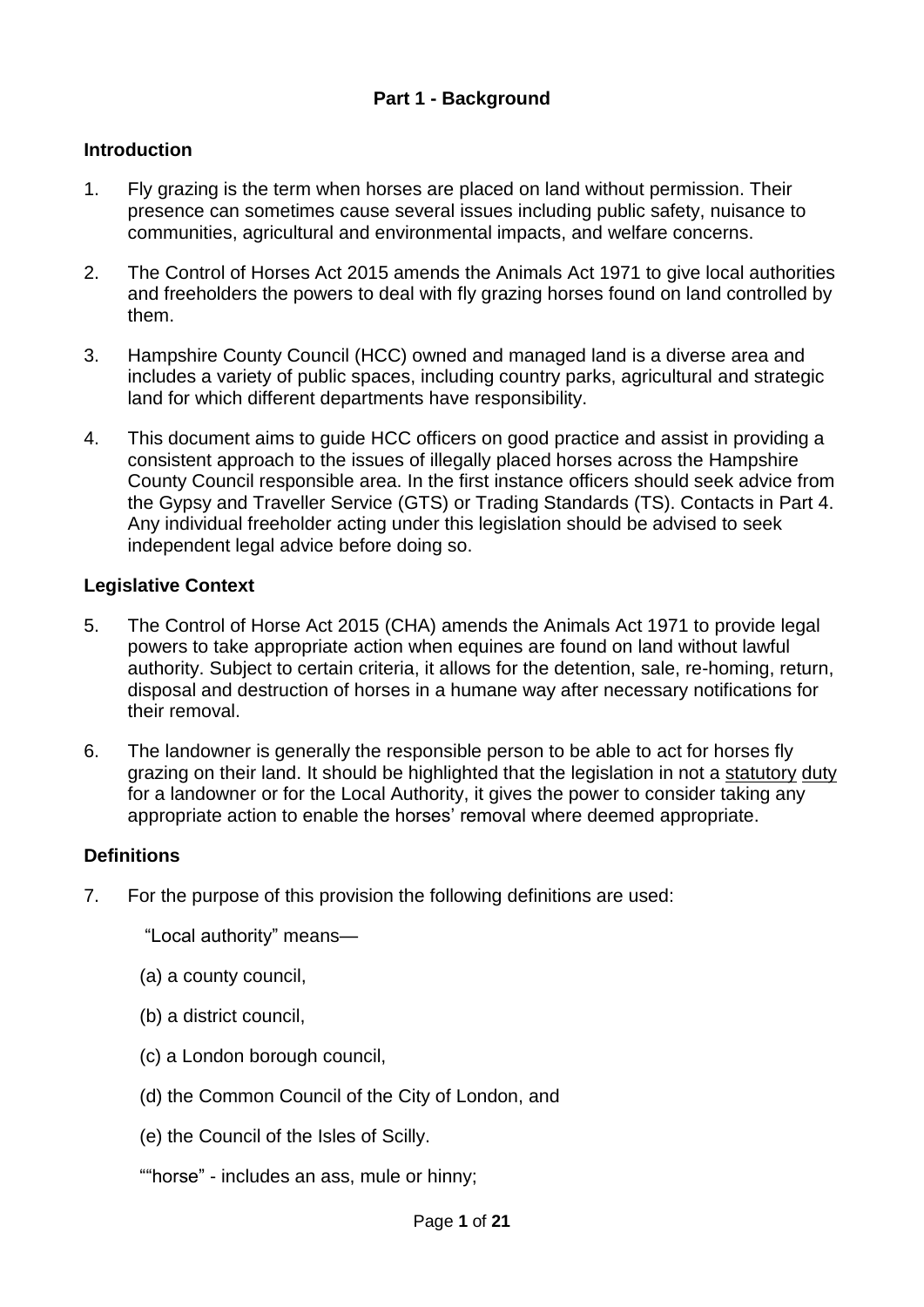"public place" includes— (a) any common land or town or village green; (b) any highway (and the verges of any highway)

"common land" means – (a) land registered as common land in a register of common land kept under Part 1 of the Commons Act 2006

(b) land to which Part 1 of that Act does not apply and which is subject to rights of common within the meaning of that Act

"town or village green" means land registered as a town or village green in a register of town or village greens kept under Part 1 of the Commons Act 2006.

#### **The Legislation**

8. Part 7 of the Animals Act 1971 (amended by the Control of Horses Act 2015) outlines the technical detail for dealing with fly grazing horses:

#### *8A Power of local authorities in England to detain horses*

*(1) A local authority in England may detain a horse which is in any public place in its area, if the conditions in subsection (2) are met.* 

*(2) The conditions are—*

*(a) the local authority has reasonable grounds for believing that the horse is there without lawful authority, and* 

*(b) if the land is lawfully occupied by a person—*

*(i) that person consents to the detention of the horse, or* 

*(ii) the local authority has reasonable grounds for believing that that person would consent to the detention of the horse (but this does not require the authority to seek consent).* 

#### *8B Powers of freeholders and occupiers in England to detain horses*

*(1) This section applies where a horse is on any land in England without lawful authority.* 

- *(2) The horse may be detained—*
- *(a) in any case, by the occupier of the land, and*
- *(b) if the freeholder is not the occupier, by the freeholder with the occupier's consent.*

#### *8C Detention of horses under sections 7A and 7B*

*(1) This section applies where a horse is detained under section 7A or 7B.* 

*(2) The right to detain the horse ceases at the end of the period of 24 hours beginning with the time when it is first detained unless, within that period, the person detaining the horse gives notice of the detention to—*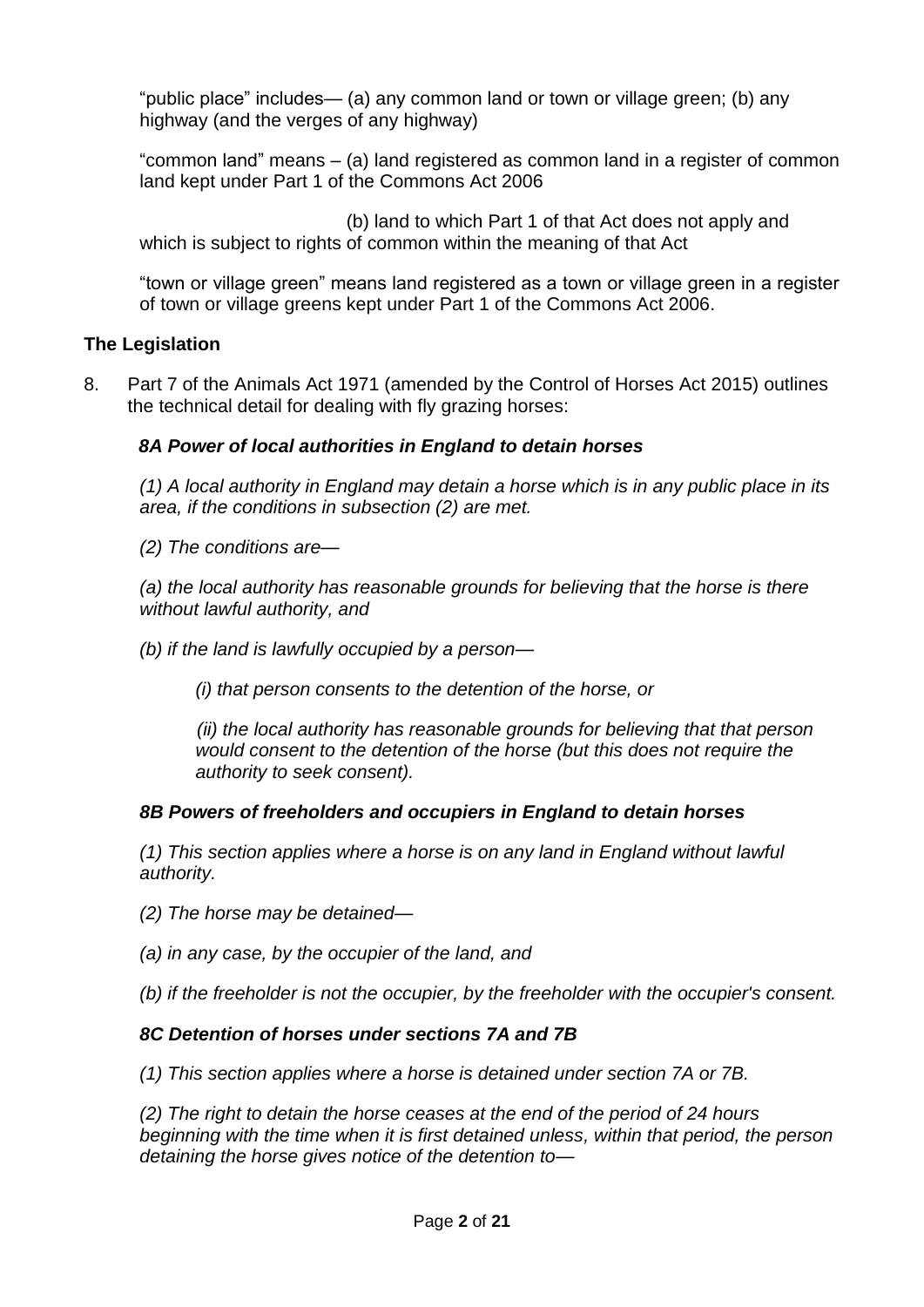*(a) the officer in charge of a police station, and* 

*(b) if the person detaining the horse knows to whom the horse belongs, that person.* 

*(3) Where notice is given under subsection (2), the right to detain the horse ceases if, within the period of 96 hours beginning with the time when it is first detained, the person entitled to possession of the horse—*

*(a) claims it, and* 

*(b) complies with the condition in subsection (4).* 

*(4) The condition is that the person tenders to each person with a claim under section 4A in respect of the horse such amount as is sufficient to satisfy the claim.* 

*(5) If by the end of the 96-hour period referred to in subsection (3) the right to detain the horse has not ceased under this section—*

*(a) ownership of the horse passes to the person detaining the horse, and* 

*(b) accordingly, the person detaining the horse may dispose of it by selling it, arranging for it to be destroyed or in any other way.* 

*(6) Where a horse is sold under this section and the proceeds of sale, less the costs of the sale and any costs incurred in connection with it, exceed the amount of any claims under section 4A in respect of the horse, the excess is recoverable from the person detaining the horse by the person who would have been entitled to possession of the horse but for this section.* 

*(7) A person detaining a horse under this section is liable for any damage caused to it by a failure to treat it with reasonable care and supply it with adequate food and water while it is so detained.* 

*(8) References in this section to a claim under section 4A in respect of any horse do not include a claim under that section for damage done by or expenses incurred in respect of the horse before it was on the land without lawful authority.* 

*(9) In calculating a period of 96 hours for the purposes of this section, disregard any time falling on—*

*(a) a Saturday or Sunday,* 

*(b) Good Friday or Christmas Day, or* 

*(c) a day which is a bank holiday in England and Wales under the Banking and Financial Dealings Act 1971*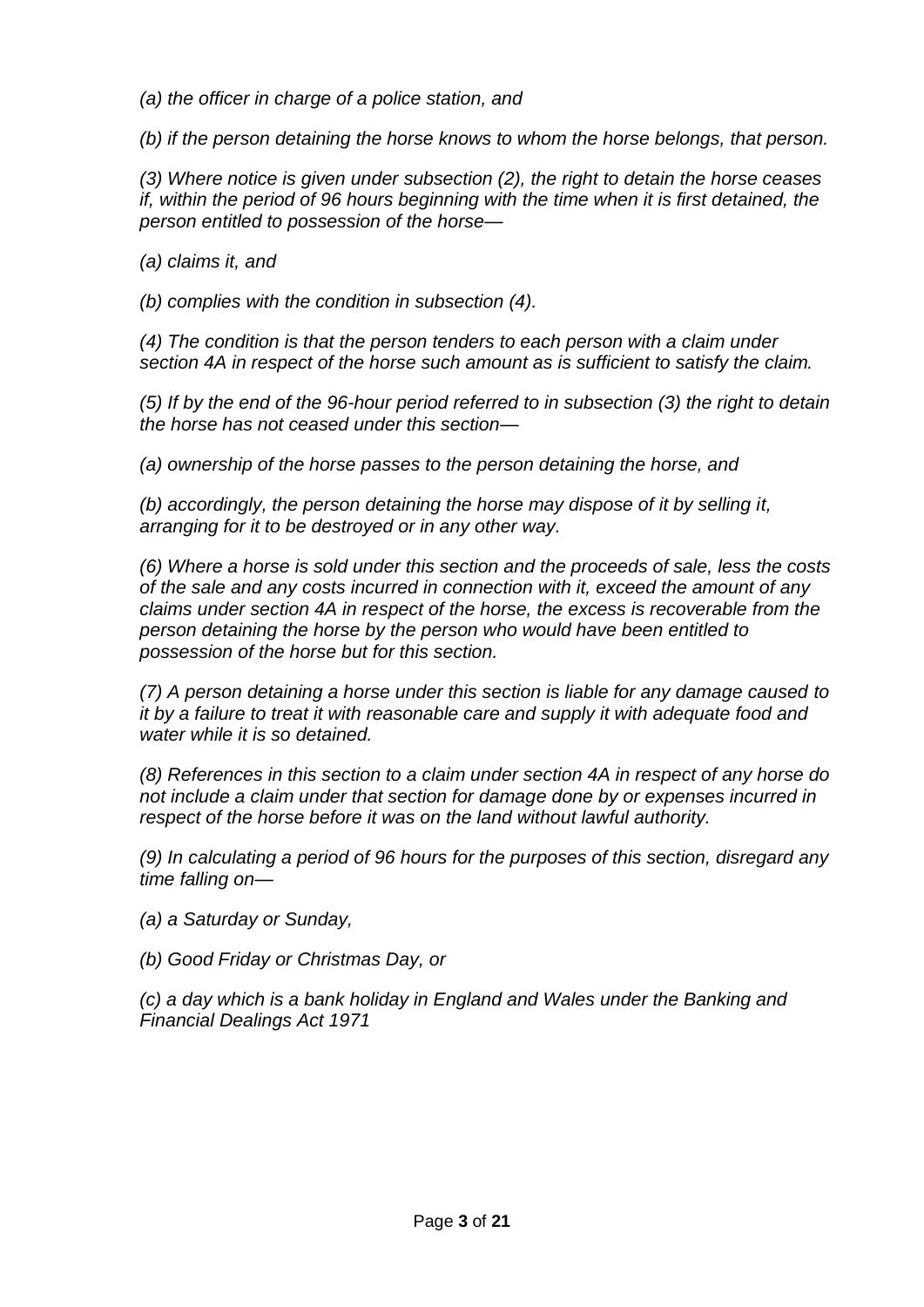#### **Other avenues of response**

#### **Animals on a highway**

9. If the horse is on a highway constituting a danger to road users, then the police may use emergency powers under section 149 of the Highways Act 1980. The Highways Act 1835 creates an offence in section 72 for a person to tether animals on the highway. Even if a person is convicted of the offence it does not give the highway authority the power to remove them.

#### **Statutory nuisance**

10. If the horse constitutes a nuisance the district council may act in line with a statutory nuisance under the Environmental Protection Act 1990

#### **Injunctions**

- 11. Trespass- Fly-grazing may amount to an act of trespass. An injunction can be sought by the owner of the land against the person responsible for the fly-grazing with terms: requiring them to remove the horse forthwith from the land; and restraining them from further acts of trespass. Anti-social behaviour - A civil injunction can be sought under The Anti-social Behaviour, Crime and Policing Act 2014 by a local authority if there is evidence that the person responsible for the flygrazing in its area has also engaged or threatened to engage in "Anti-social Behaviour". The term "Anti-social Behaviour" is defined by the Act as conduct that has caused, or is likely to cause, harassment, alarm or distress to any person".
- 12. A breach of an injunction if proven amounts to contempt of court. The Court does not have the power upon such a finding to make an order authorising the local authority to remove the horses from the land.

#### **Animal Welfare**

- 13. Section 4 of the Animal Welfare Act 2006 creates an offence of unnecessary suffering and section 9 places a duty of care on a person to ensure that the needs of an animal for which he is responsible are met to the extent required by good practice.
- 14. Under Section 18 of this act steps can be taken by an authorised officer under the Animal Welfare Act 2006 or a constable to alleviate an animals suffering, and if certified by a veterinary surgeon the animal can be taken into possession or if in its own interests destroyed. Local Authority animal health and welfare officers have powers under this Act but in practice the welfare of horses is dealt with by partner agencies such as the RSPCA and World Horse Welfare who are best equipped to do so. Contacts can be found in Part 4.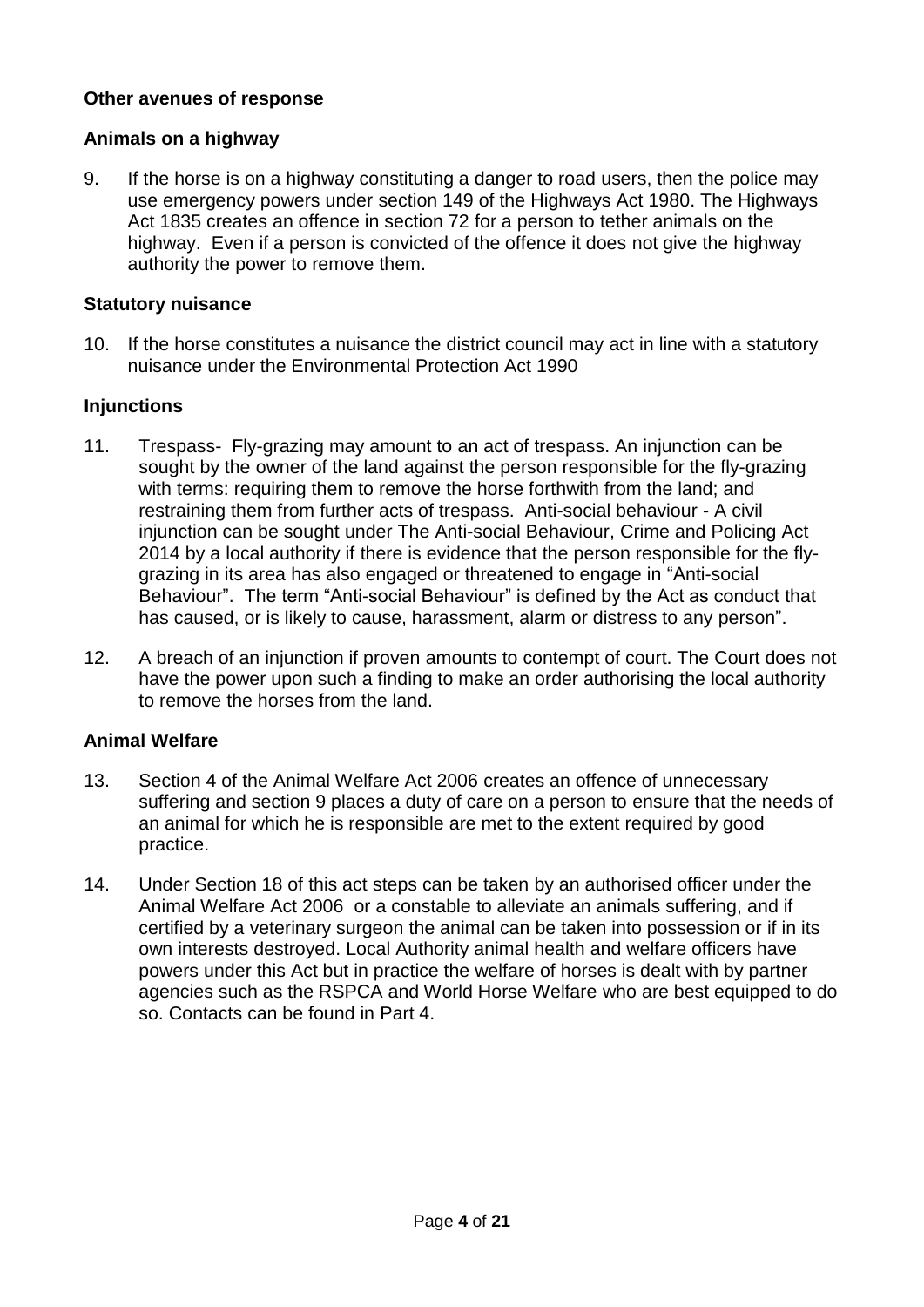#### **Equine Identification (England) Regulations 2018**

- 15. This legislation requires the owner of an equine to make an application for ID within 6 months beginning with the day on which the equine was born; or 30th November in the year in which the equine is born, whichever is the latter.
- 16. Horses born since 1 October 2018 need to be microchipped with a unique number and this must be done before applying for a horse passport.
- 17. Horses born before 1<sup>st</sup> October 2009 have until 30 October 2020 to apply for a passport.
- 18. A horse passport/microchip registration is not regarded as proof of ownership, although it is a requirement for it to be surrendered to a new owner and to be updated within 30 days of change of ownership, as well as accompany it on any movement (with exemptions).
- 19. Its primary function is to prevent horses that have been treated with certain veterinary medicines (such as wormers and analgesics) from entering the human food chain. It is a useful indication when trying to identify the owner of an animal but should not be relied on solely for absolute proof of ownership.
- 20. Trading Standards enforce this legislation and information regarding unchipped/passported horses should be passed to them for investigation as per its own enforcement policy, no action would be taken against a person who is uplifting a horse under the CHA.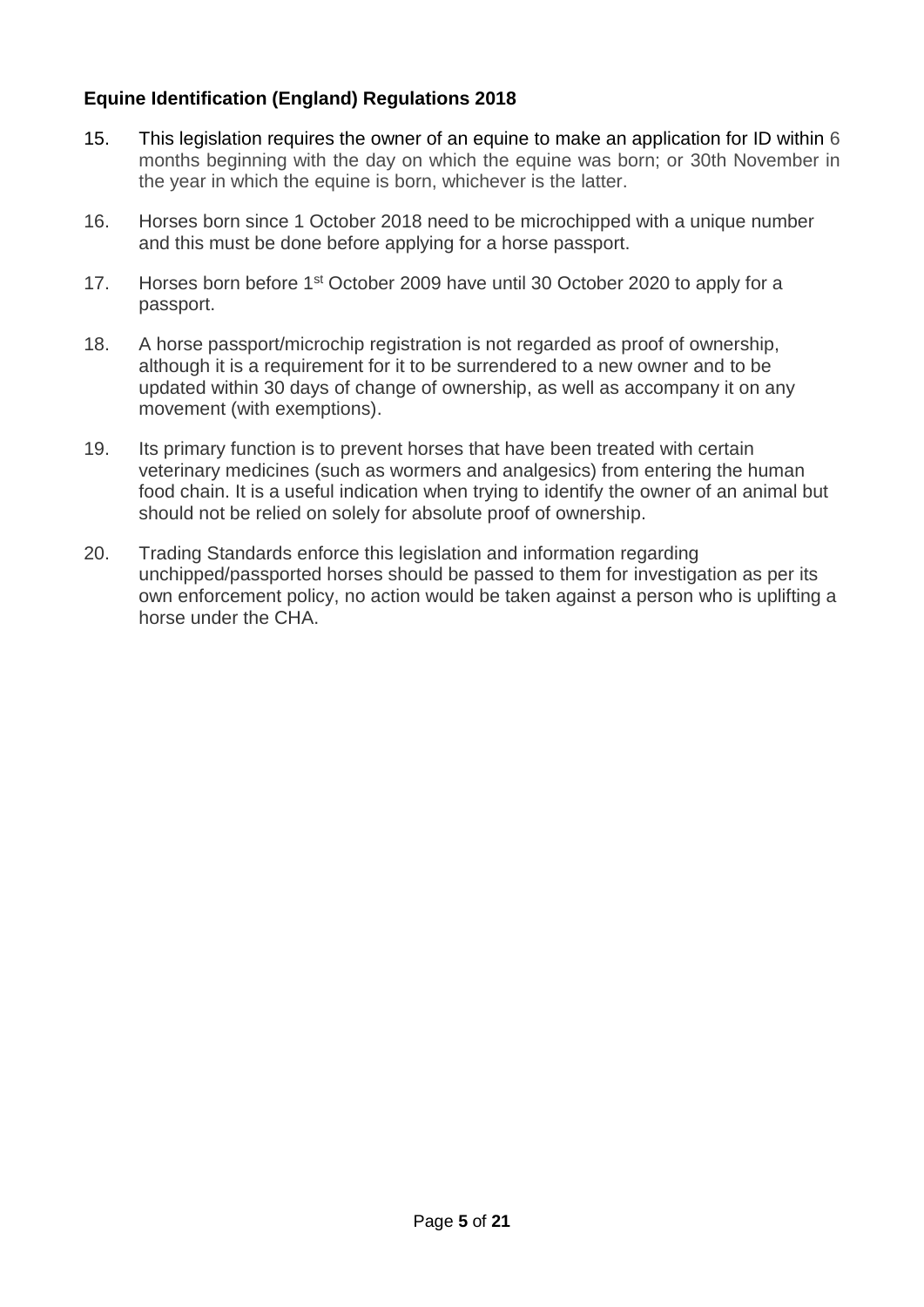#### **Part 2 – Process**

- 21. Where horses are found to be fly grazing on HCC land the below practical protocol should be followed, in line with the legislative requirements.
- 22. It is recognised that each situation is different and the timescales for each will be dependent on many factors, including the animal's welfare, public safety and the availability of resources and partner agencies. In all circumstances public safety and animal welfare should remain a priority.

#### **Responding to a complainant**

- 23. The appropriate department within HCC responsible for the land for which the horse is situated on should acknowledge the details of the complaint.
- 24. The below chart demonstrates the process that should be followed in identifying the appropriate authority to deal with the complaint and addressing immediate concerns.

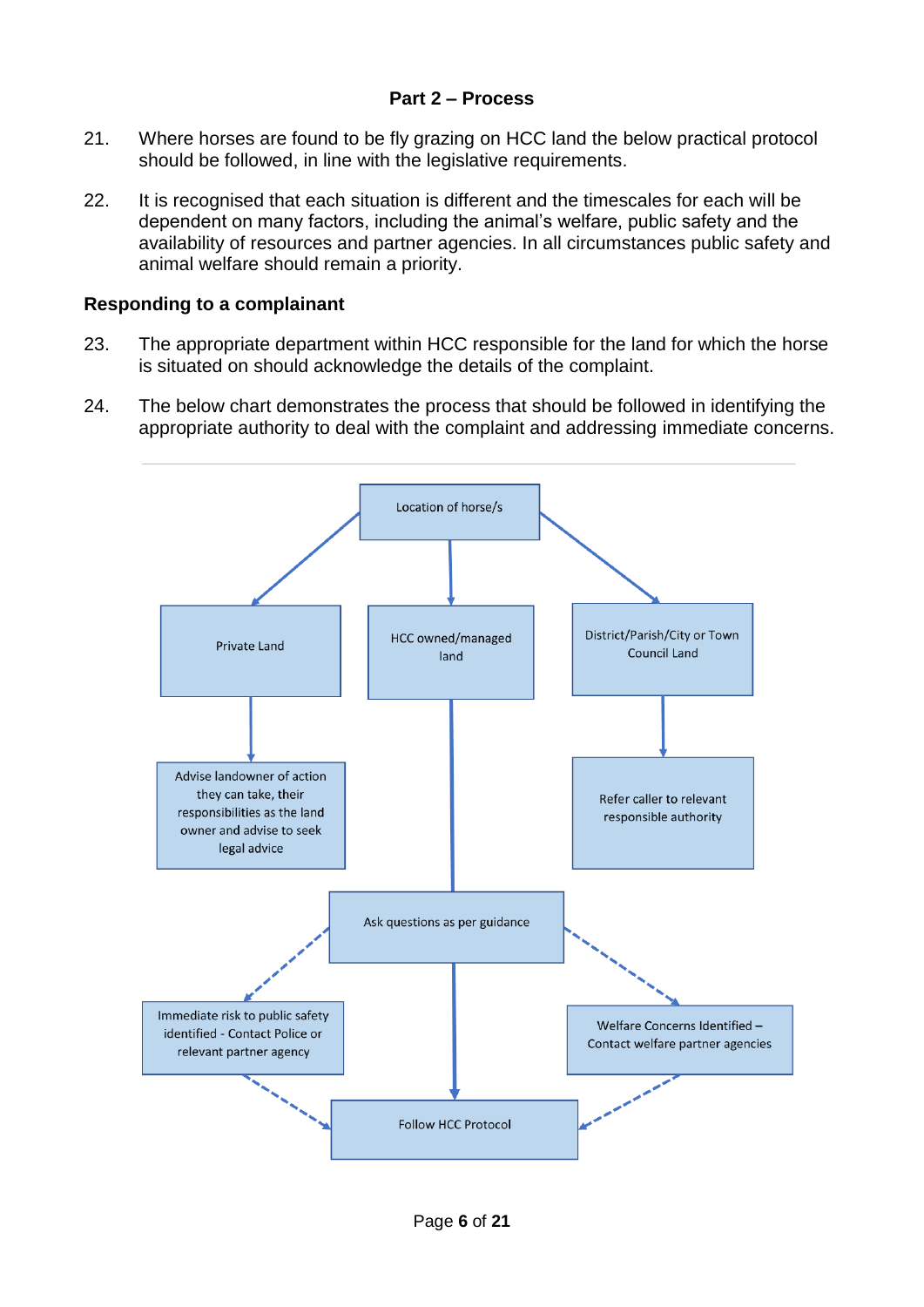#### **Dealing with a complaint**

25. The process chart below sets out the process to be followed when responding to a complaint.

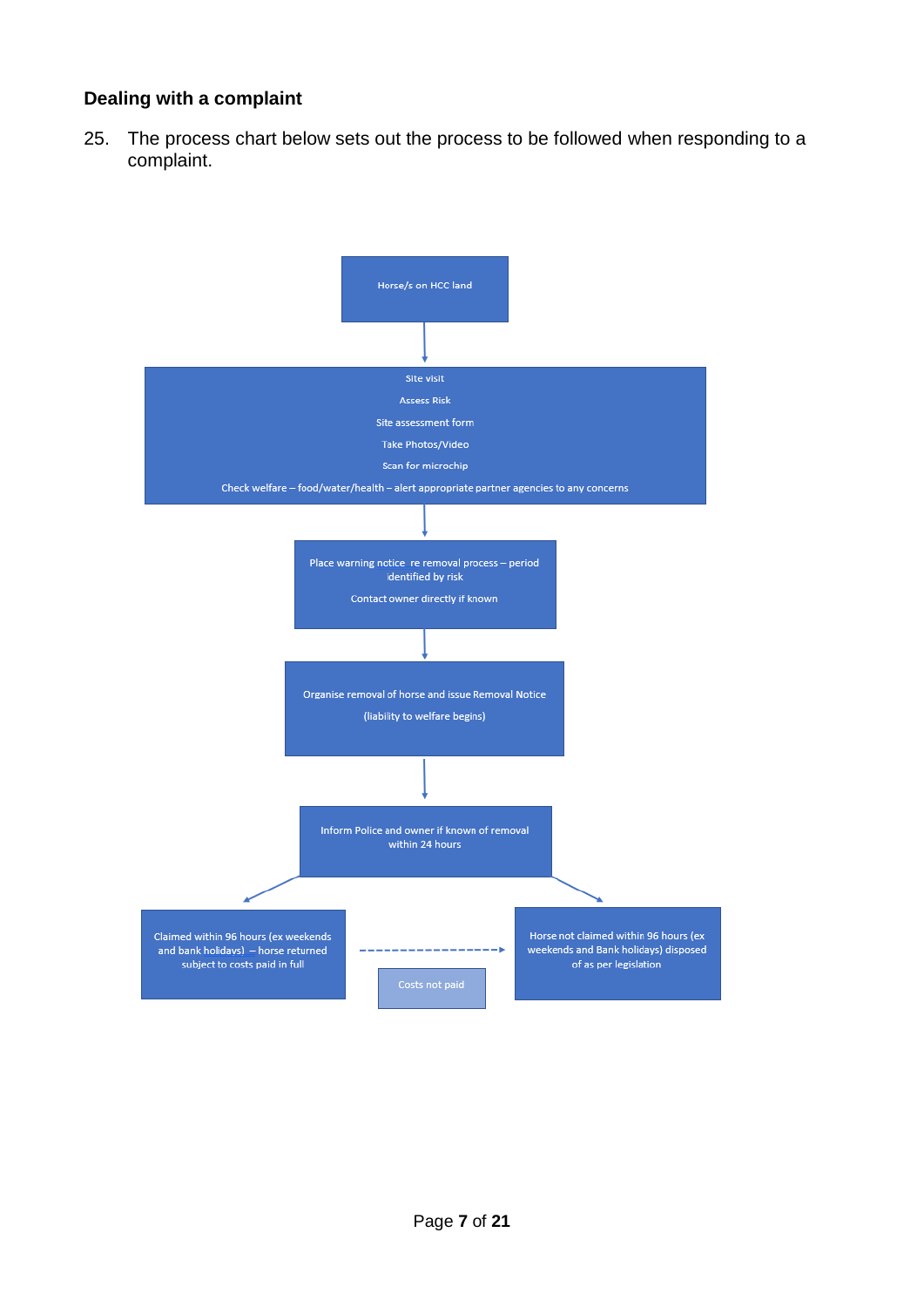#### **Site Visit**

- 1. An initial assessment should be carried out at the site to confirm the details of the complaint. **A pro forma can be found in 3.1.**
- 27. Firstly, consideration should be given to your own health and safety, is the site safe to access, are there any hazards.
- 28. Secondly, check the security of the site, can the horse/s escape?
- 29. Welfare should be assessed by eye, if there are any concerns this should be recorded, and a record of the relevant referrals made fully documented. You may not yet be responsible for the animal as it has not been detained, however you do have a duty of care to ensure you report any concerns to the relevant organisations (see welfare contact in Part 4). If possible, you should always scan for a microchip as this may help you in locating the owner and ensuring that the animal may not have been stolen. It is pertinent to remember however that it is not absolute proof of ownership. Please speak to the GTS on matters relating to 'scanning'.
- 30. Lastly, site access. In considering potential removal of the horses, how accessible is the site, are there any hazards, what is the behaviour of the horse like.

Photos should be taken of the site and horse to assist the persons carrying out the removal, access should be clearly shown, number, size and condition of the horses**.**

#### **Warning Notices**

- 31. A warning notice is a good tool in getting the owner to take action before the animal is detained under the CHA. If the risk assessment shows there is no immediate concern for public safety or animal welfare it can be enough for the animal to be moved and the situation averted without costly formal action.
- **32. It should however be noted that a warning notice is not appropriate in all circumstances. Where the owner is a known repeat offender it would not be appropriate as the offender has shown no change in behaviour from the last time**. By placing a warning notice, you would not be accepting responsibility for that horse at that stage. **A template can be found in 3.2**.
- 33. You should ensure the notice is placed securely in a prominent position such as on a gateway or a stake, take note that it is protected from adverse weather and does not risk becoming unreadable or blown away.
- 34. A warning notice should only be issued if the process is intended to be followed through, should the horse not be removed. **Placing a notice and then not taking action will encourage further fly grazing incidents.**
- 35. Take photos of the notice in situ.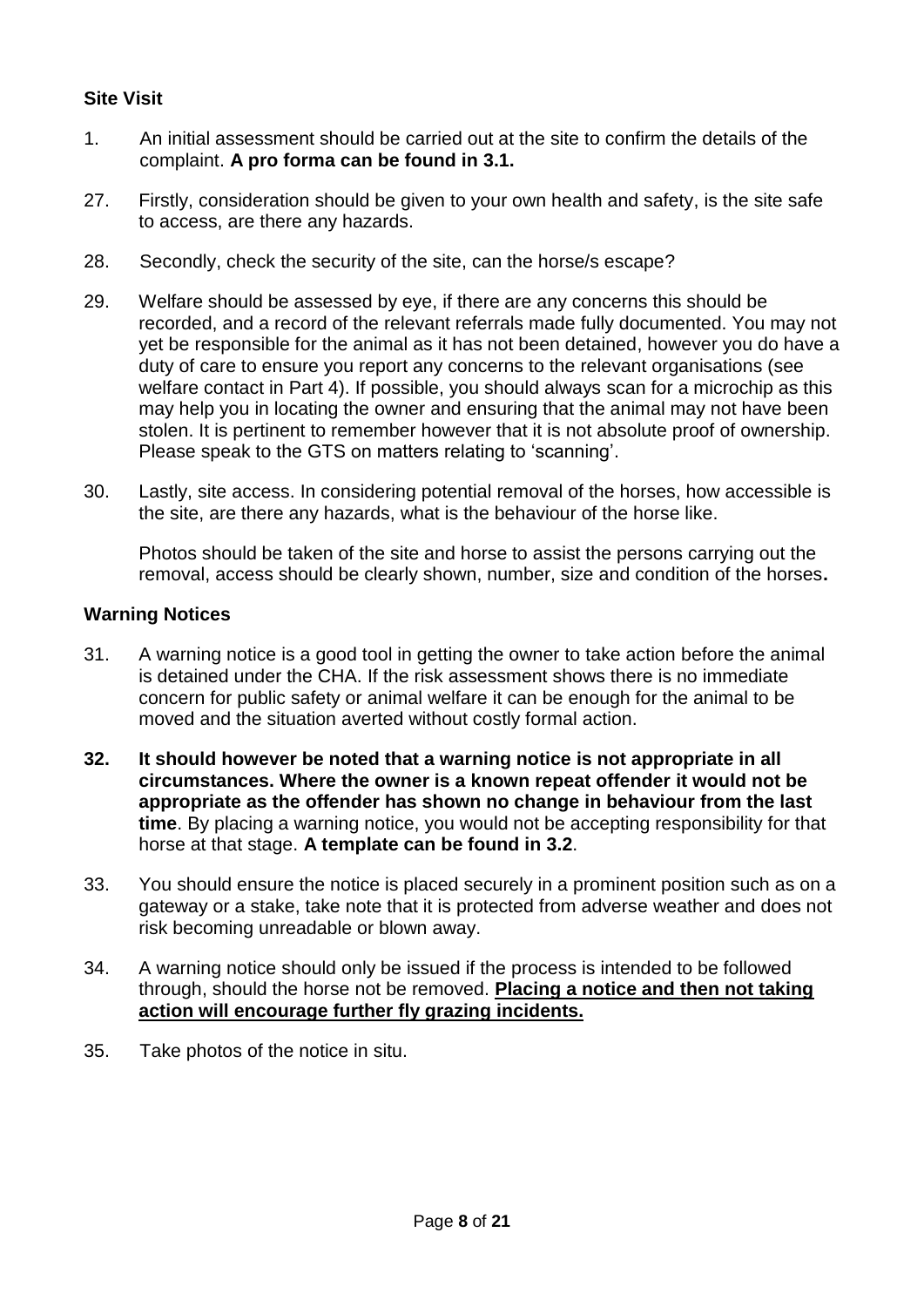#### **Decision to use a Bailiff Company**

- 36. On making contact with a horse Bailiff company, it is important, from the outset, to ensure clarity with regard to the services you wish the Bailiff to undertake and if possible, to agree those services, together with the fees they will attract, in advance of any work being undertaken by the Bailiff.
- 37. Each Bailiff company will have its own terms and conditions, so it is important to request a copy of these terms and conditions prior to negotiating and agreeing what fees will be charged.
- 38. Also, view the Bailiff company's website to see the detail of the services offered, the processes and fees charged for all aspects of their work (see list below).
- 39. List of most common costs and fees charged by a Bailiff Company
	- Travel
	- Mileage
	- Site inspection
	- Site risk assessment
	- Notices
	- Horse box
	- Staff
	- Vets fees for inspection of the animal
	- Livery costs
	- Storage costs
	- Destruction costs to destroy the horse if requested by customer.
	- Rehoming costs
- 40. Consideration might be given to transferring ownership of the horse to the Bailiff company, if not reclaimed, in order to mitigate costs.

#### **Removal of horse/s**

- **41. It is imperative to be fully prepared before taking formal action and be aware that at the point of detention you become responsible for that horse and its welfare.**
- 42. Should the decision be made to use Horse bailiffs then ensure the cost / terms and conditions are checked and agreed prior to commissioning.
- 43. NOTE: It is good practise to check to see if the horse(s) is still in situ prior to activating collection by any horse bailiff company. There may be a time delay and any attendance to find the horse has been moved can prove expensive.

#### **Options for care**

44. There are several options when it comes to the removal of horse/s and these will depend on the nature of the problem and scale in terms of number of horses. It may be that the horse has complex welfare needs for which a charity may agree to take on the horse on your behalf and then have it signed over to them after the 96 hours expire.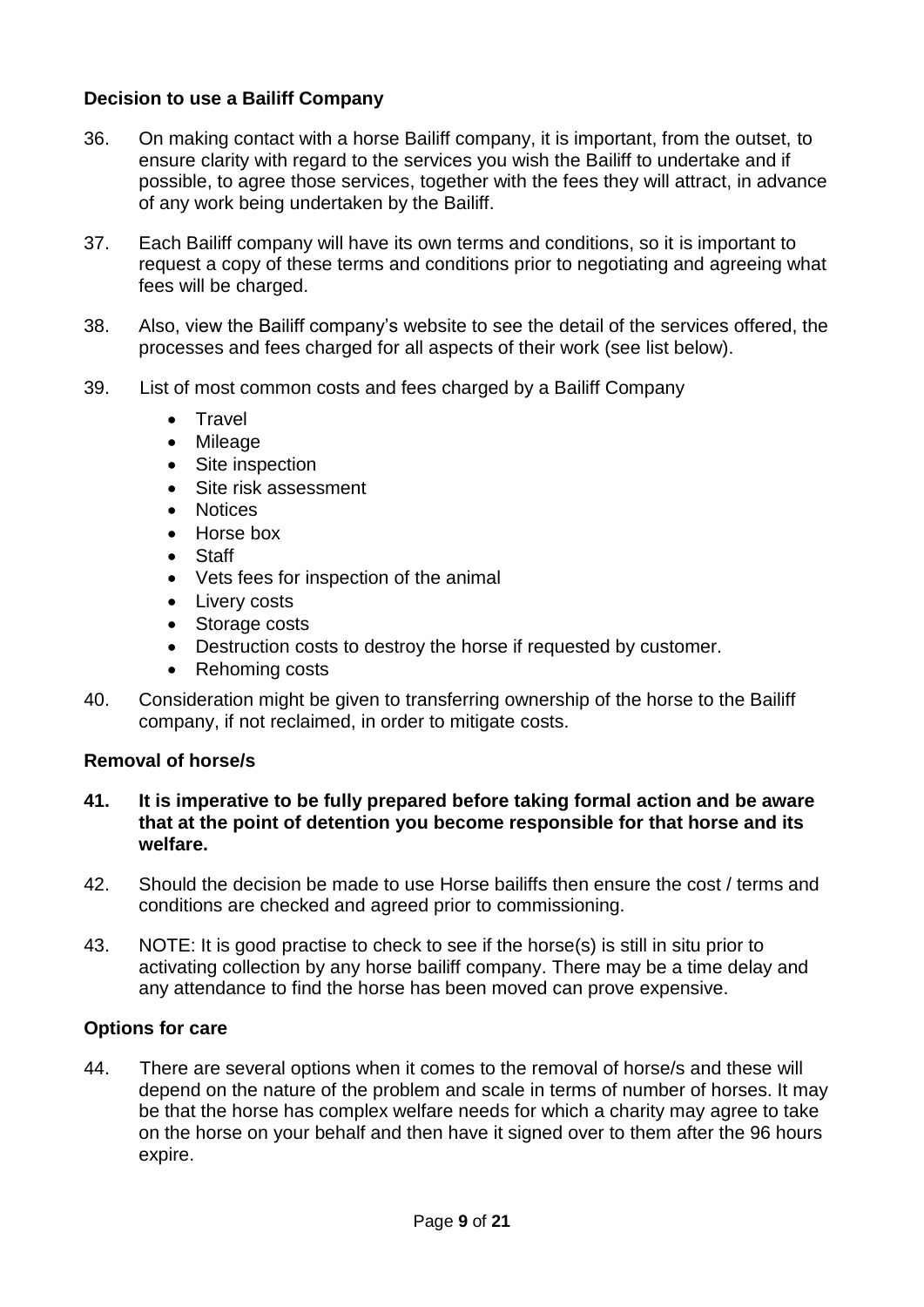- 45. The use of a bailiff may be assessed as being appropriate in general circumstances. A bailiff company will often manage the situation from start to end, including making the site visit, placing warning notices and removing the horse/s on your behalf. They are often a resource to consider where there may be anticipated aggravation from the horse's removal and will correspond with any potential owner on your behalf. It should be noted however this can be an expensive option.
- **46. As the council will assume legal responsibility for the horse(s) from detention until the point they are signed over to a 3rd party for rehoming/disposal; it is important that you are satisfied regarding the care and welfare including the disposal route a 3rd party will take on your behalf. It would be best practice to ensure a veterinary assessment of the horse whilst under detention. If you are unsure of the animal's fitness to be moved from the site, you should consult a veterinary surgeon who can certify its fitness for the intended journey.**
- **47. Due to a conflict of interest for any subsequent claim that may be made by an owner it is important that the horse(s) is never cared for by the complainant whilst under detention or being considered for rehoming. It can not be ruled out that there could be historical issues between the two parties which may be identified as an issue later in proceedings.**

#### **Notice of Detention**

- **48. By issuing this notice, Template in Part 3.3, you become legally responsible for the horse(s).**
- **49. It is best practice to not leave a horse on the site whist under a detention notice, as you are legally responsible at this stage for the welfare and safety of the animal and cannot guarantee it will not be removed by a 3rd party or be caused injury. The animal must be moved to a secure place of safety.**
- 50. In practice the organised removal and the notice of detention should be happening at the same time.
- 51. For a public place you will be using part 7A of the CHA and for council owned land that does not constitute a public place you will be using 7B of the Act, (See Paragraph 7)
- **52. It is a legal requirement of the process that, within 24 hours:**
	- **a. You notify the officer in charge of a police station**

**and**

#### **b. If the person detaining the horse knows who the horse belongs to, advise that person. Otherwise your right to detain it ceases.**

53. You should keep a clear record of this process and any correspondence with the owner and best practice is to do this in writing. If you are writing to a known address this should include proof of delivery to that address, consider a photo of a hand delivery; If it is a phone call as you only have a contact number, record the details of the call including number, time and date of call and any discussion. You need to be satisfied that you have tried all avenues to contact the owner during this 24 hour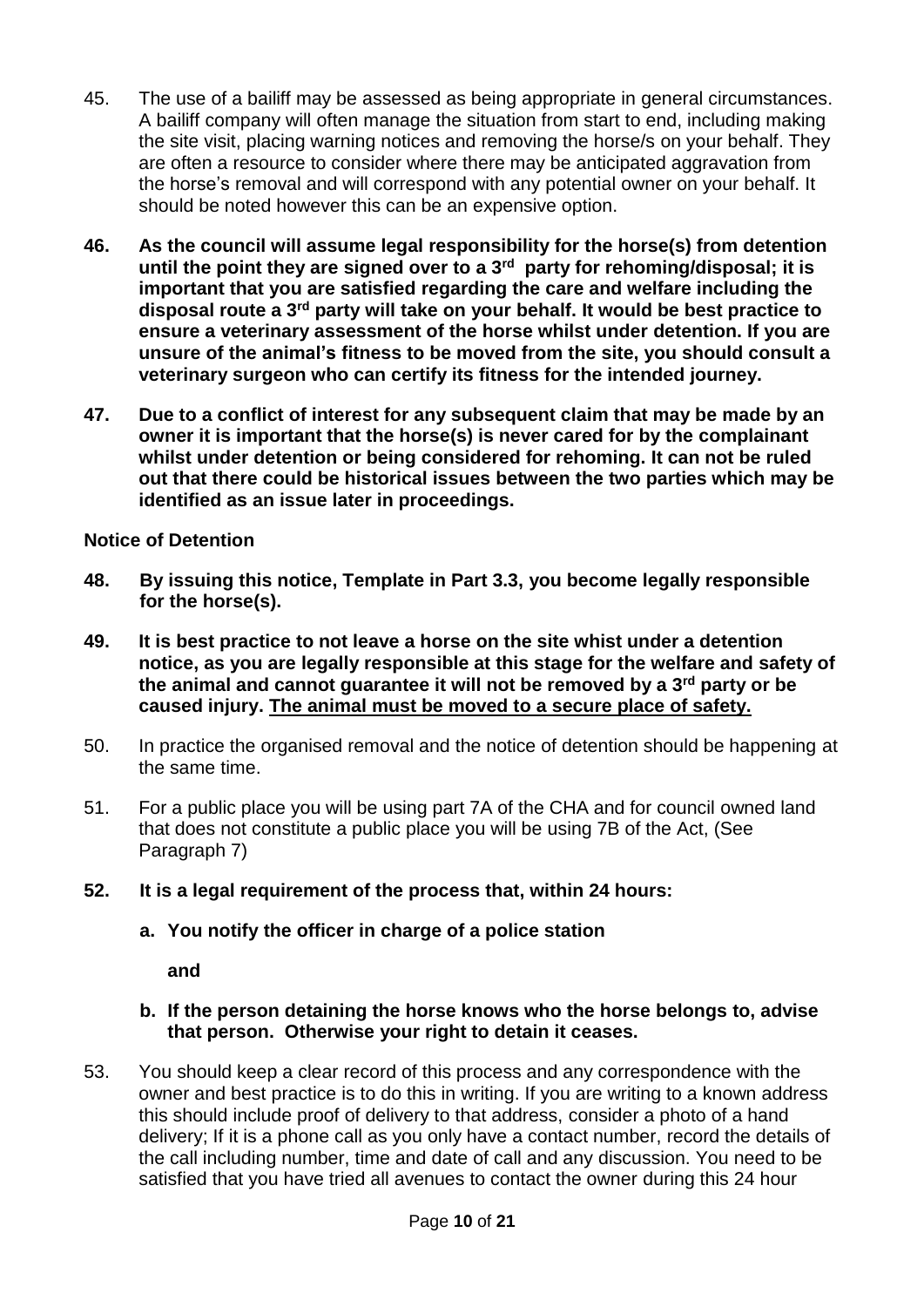period. You can find a **template letter to notify the police in Part 3.4 and to notify the owner in Part in 3.5**.

54. It is important to keep track of your costs in case a claim is made for the horse.

#### **Making Claim to a horse**

- 55. In order for a person to make claim to a horse(s) they must within 96 hours (excluding weekends/bank holidays) of detention make claim to it **and** tender to each person with a claim under section 4A in respect of the horse, such amount as is sufficient to satisfy the claim.
- 56. In practice they must:
- 57. Pay for any damage done by the horse to the land, or any property on it which is in the ownership or possession of the freeholder or occupier of the land Pay any expenses which are reasonably incurred by a person detaining the horse under section 7A or 7B of this Act in keeping the horse while it cannot be restored to the person to whom it belongs

**or** *order* 

- 58. While it is detained under section 7A or 7B of the Act, or in ascertaining to whom it belongs (Section 4 of the Act).
- 59. If after a period of 96 hours there is no claim to the horse in line with the above, ownership of the horse passes to the person detaining the horse and accordingly, the person detaining the horse may dispose of it by selling it, arranging for it to be destroyed or in any other way.
- 60. The council would need to officially relinquish ownership to the party taking on the horse and a **template for this can be found in Part 3.6**.

#### **Intelligence reporting**

61. To ensure there is cross boarder intelligence sharing any report detail should be entered on to IDB intelligence database for sharing with other Local Authorities and partner agencies such as the police. If your department does not have access Trading Standards Animal Health can enter this information for you. Details should be provided securely to them via the useful contacts information in appendix 4.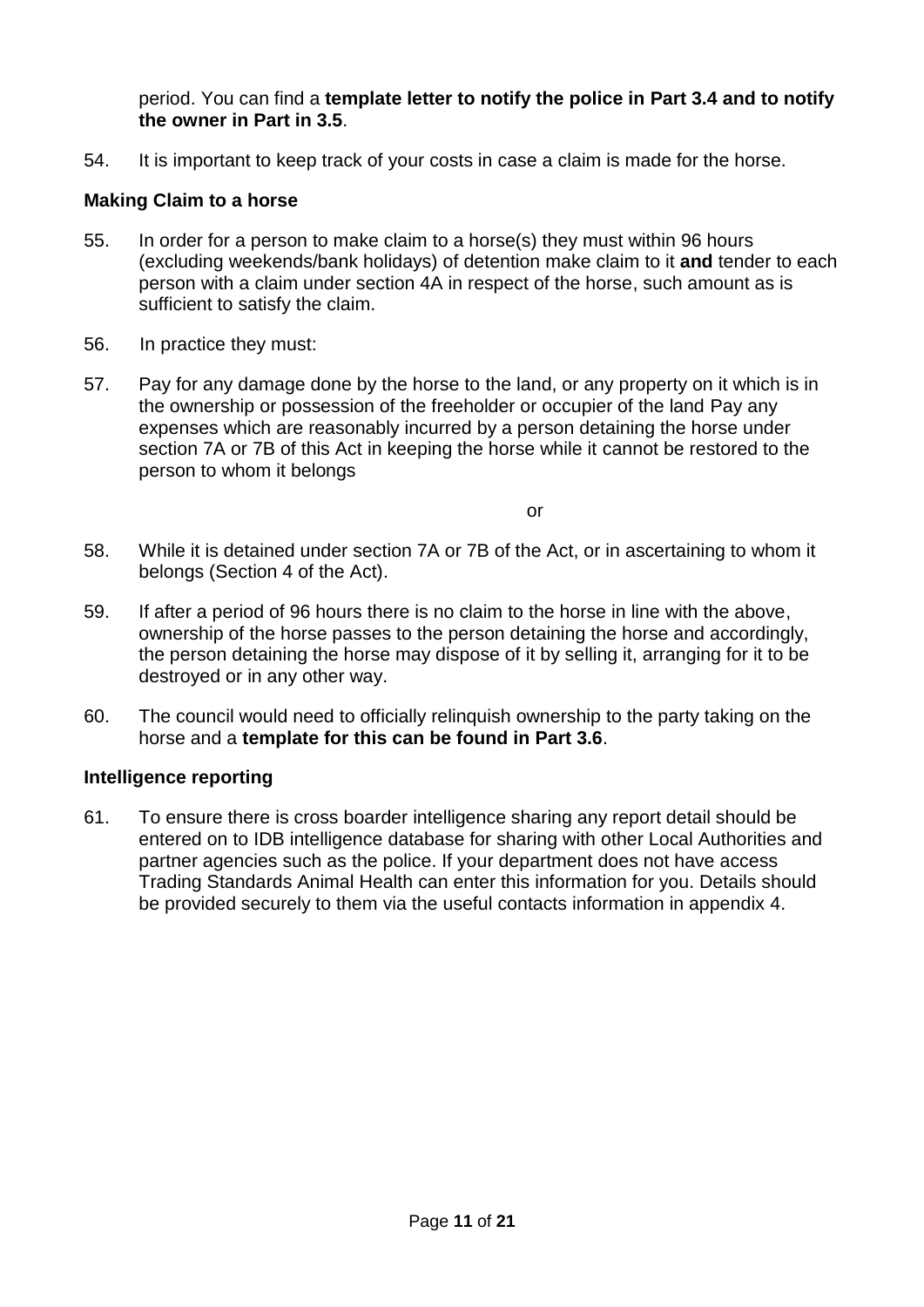## **Part 3 - Forms**

| 3.1 Site Inspection Form - Fly grazing Horse(s)                                                         |                             |  |
|---------------------------------------------------------------------------------------------------------|-----------------------------|--|
|                                                                                                         |                             |  |
|                                                                                                         |                             |  |
| <b>Health and Safety</b>                                                                                |                             |  |
| Site safe to enter? (If not do not do so ) Y / N - If No carry out visual inspection from outside area: |                             |  |
| Horse/s secure in area: Y / N                                                                           | Horse(s) approachable Y / N |  |
|                                                                                                         |                             |  |
| Description of site; identify nearby hazards/concerns (open to roads, play parks):                      |                             |  |
|                                                                                                         |                             |  |
|                                                                                                         |                             |  |
|                                                                                                         |                             |  |
|                                                                                                         |                             |  |
|                                                                                                         |                             |  |
|                                                                                                         |                             |  |
|                                                                                                         |                             |  |
|                                                                                                         |                             |  |

| Welfare                           |                     |               |
|-----------------------------------|---------------------|---------------|
| Number of horses                  |                     |               |
|                                   |                     |               |
|                                   |                     |               |
|                                   |                     |               |
| Horse/checked for microchip Y / N |                     |               |
|                                   |                     |               |
|                                   |                     |               |
| Horse/s tethered? Y / N           | Secure tether Y / N |               |
| Food Y / N                        | Water Y / N         | Shelter Y / N |
|                                   |                     |               |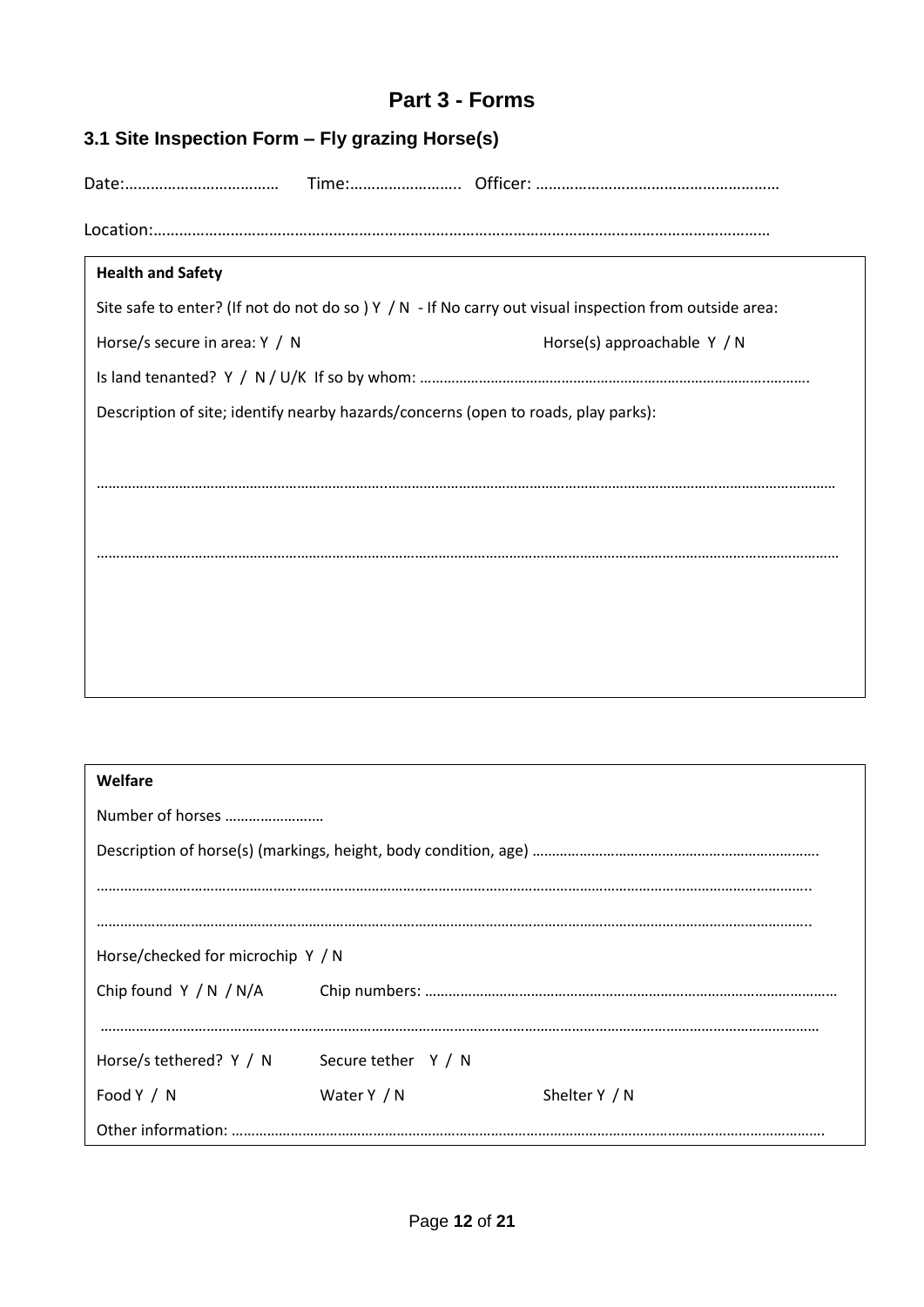## **3.1. Continued**

| <b>Accessibility</b> |
|----------------------|
|                      |
|                      |
|                      |
|                      |
|                      |
|                      |
|                      |
|                      |
|                      |

| Photos taken Horse/s                       |  | Site layout | Access |
|--------------------------------------------|--|-------------|--------|
| Warning Notice placed on this visit? Y / N |  | Photo taken |        |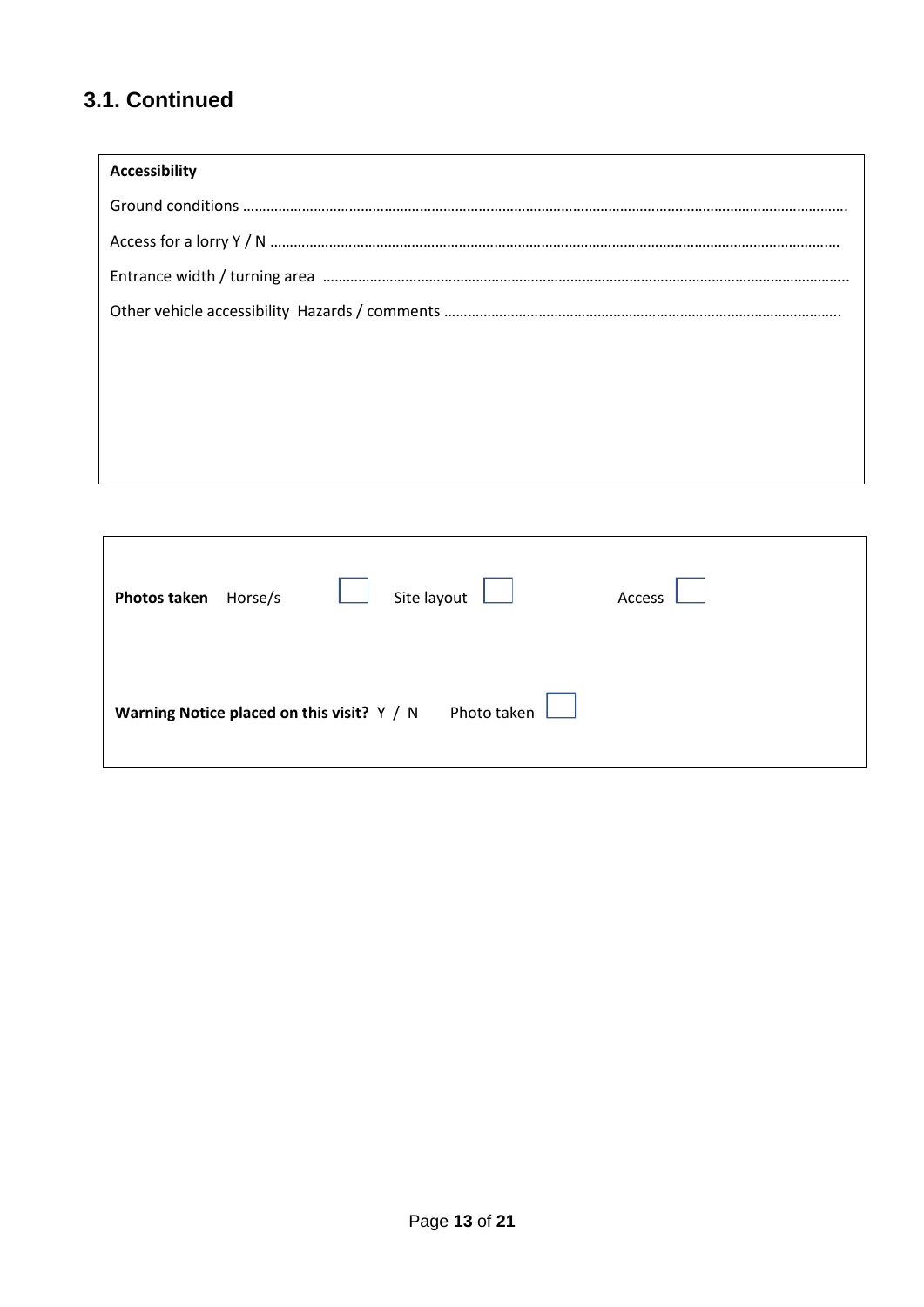**ANIMALS ACT 1971 (as amended by The Control of Horses Act 2015)**

## **WARNING NOTICE**

**For the attention of the owner of horse(s) at:**

**………………………………………………………………………………………… ……………………………………………………………………………… These horse(s) are on this land without lawful authority**

**This notice is to inform that if any horse(s) remain on this land (or return to this land) on or after** 

**…………………………………………………………………**

**Hampshire County Council may take further action after this time to detain the horse(s) under Section 7A/ 7B of the above Act**

**If you are the legal owner, or have information regarding the ownership of the animal(s) please contact**

**Name (in block capitals):........................................................................**

**Hampshire County Council**

**Telephone: …………………………………………………………………….**

**Signed:.......................................................................Dated:....................**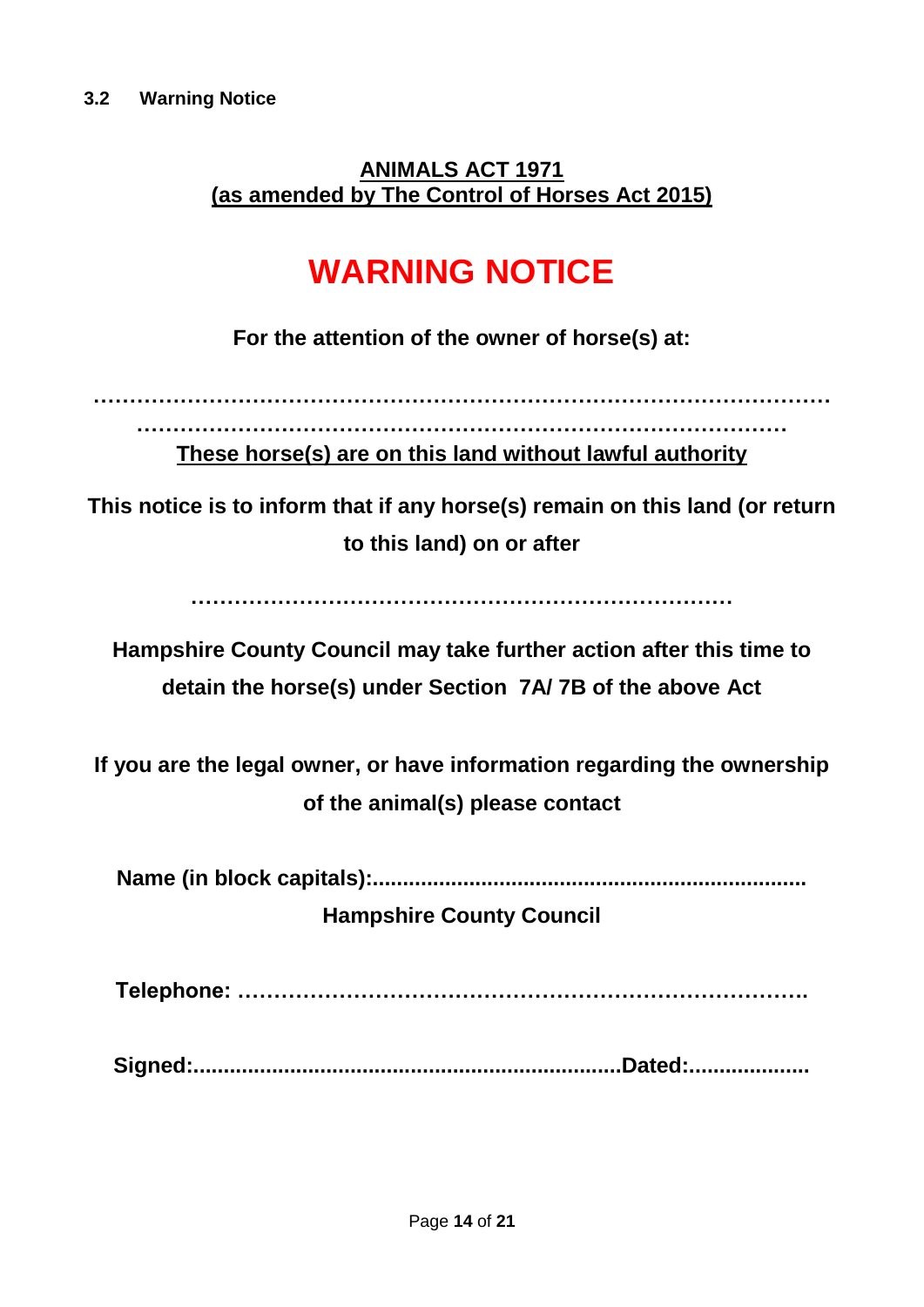## **3.3 Detention Notice**

#### **ANIMALS ACT 1971 (as amended by The Control of Horses Act 2015) TAKE NOTICE**

**The following horse(s) have been detained under Section** 

## **7A/ 7B of the above Act**

**Description of horse(s):...........................................................................**

**....................................................................................................................**

**....................................................................................................................**

**Found at the following address / location:**

**....................................................................................................................**

**....................................................................................................................**

**This notice hereby gives 4 days (96 hours) (not including weekends/bank holidays) for the above described horse(s) to be claimed by the owner. After this time period if no information is forthcoming, in relation to the provisions under Section 7C of the Animals Act 1971, the horse(s) will be disposed of by being re-homed, sold or humanely destroyed.**

**If you are the legal owner, or have information regarding the ownership** 

**of the animal(s) please contact:**

**Name (in block capitals):........................................................................**

**Hampshire County Council**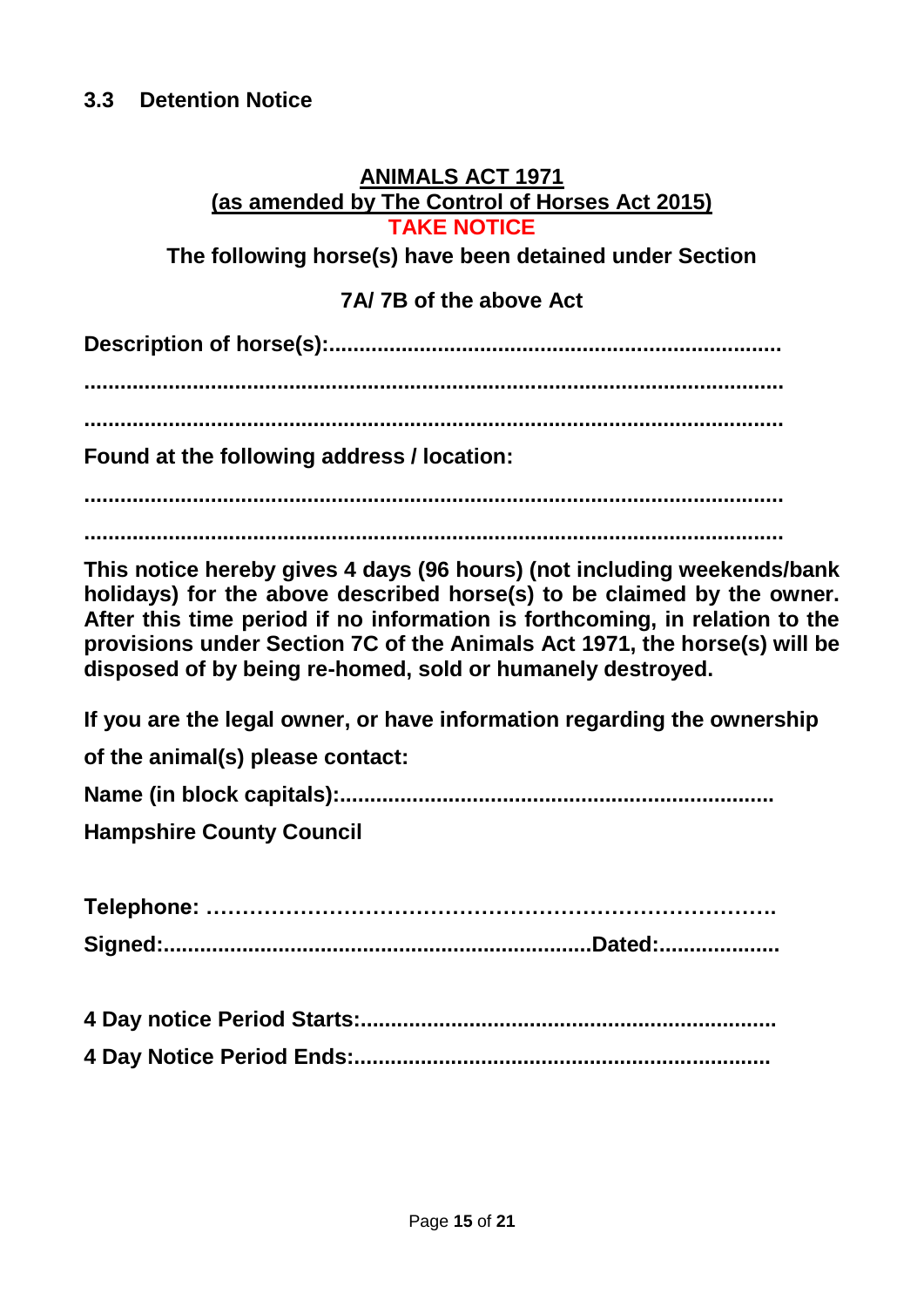## **3.4 Police Notification Control of Horses Act 2015**

Dear

*Insert contact address*

#### **Animals Act 1971 & Control of Horses Act 2015**

As required by section 7 of the Animals Act 1971 and Section 3 (7c) 2a of the Control of Horses Act 2015 I hereby give you notice that the following horse/s have been found on land owned/ managed by Hampshire County Council without lawful authority and have therefore been detained by Hampshire County Council on

Date …………………………………………. Time………………………….. Site on which found: ……………………………………………………….…………………………………………………. Description of horses: ………………………………………………………………………………………………………… ………………………………………………………………………………………………………………………….………………...

The owner has a period of 96 hours (excluding weekend and bank holidays) from the above time and date in which to reclaim the horse/s, by making claim and settling any costs associated with their detainment or any damage caused by the horse/s. If these costs are not met the horse/s will not be released. If no right of claim and settlement occurs within this time legal ownership of the horse/s transfers to Hampshire County Council.

Proof of ownership will be required to be provided to release the horse/s.

\*An owner has not been identified for these horse/s

\*A possible owner has been identified and where so have been informed of the detainment of the horses and procedure for claiming them by the following means:

*\*delete as appropriate*

Yours Sincerely,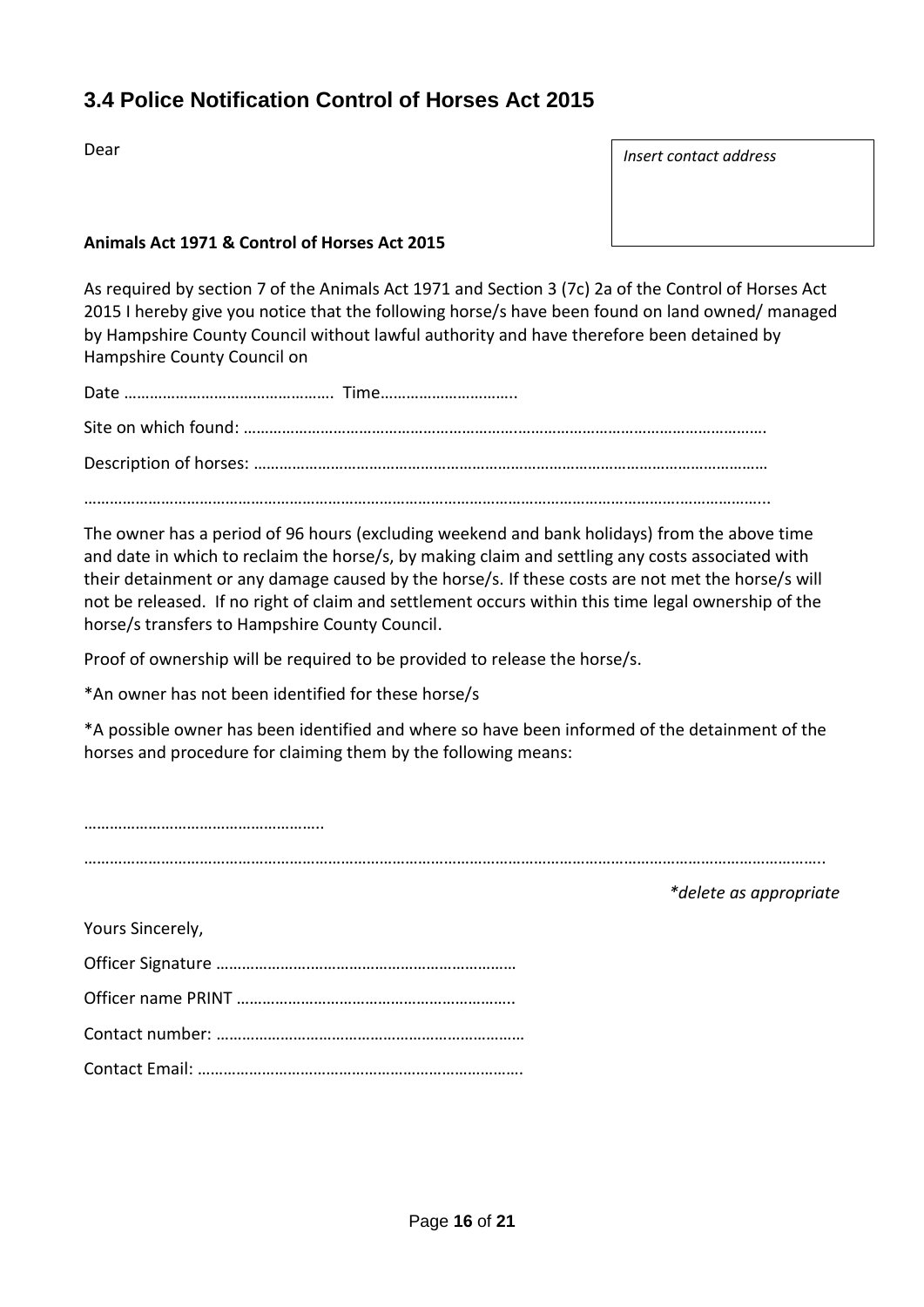## **3.5 Owner Notification Control of Horses Act 2015**

Dear

*Insert contact address*

#### **Animals Act 1971 & Control of Horses Act 2015**

As required by section 7 of the Animals Act 1971 and Section 3 (7c) 2b of the Control of Horses Act 2015 I hereby give you notice that the following horse/s have been found on land owned/ managed by Hampshire County Council without lawful authority and have therefore been detained by Hampshire County Council on Date …………………………………………. Time………………………….. Site on which found: ……………………………………………………….………………………………………………….

Description of horses: ………………………………………………………………………………………………………… ………………………………………………………………………………………………………………………….………………...

It is believed that you are the owner of these horse/s and as so I now notify you that you have a period of 96 hours from the above time and date (excluding weekend and bank holidays) in which to reclaim the horse/s, by making claim and settling any costs associated with their detainment and/or any damage caused by the horse/s. If these costs are not met the horse/s will not be released. If no right of claim and settlement occurs within this time legal ownership of the horse/s transfers to Hampshire County Council.

Proof of ownership will be required to be provided to release the horse/s.

Yours Sincerely,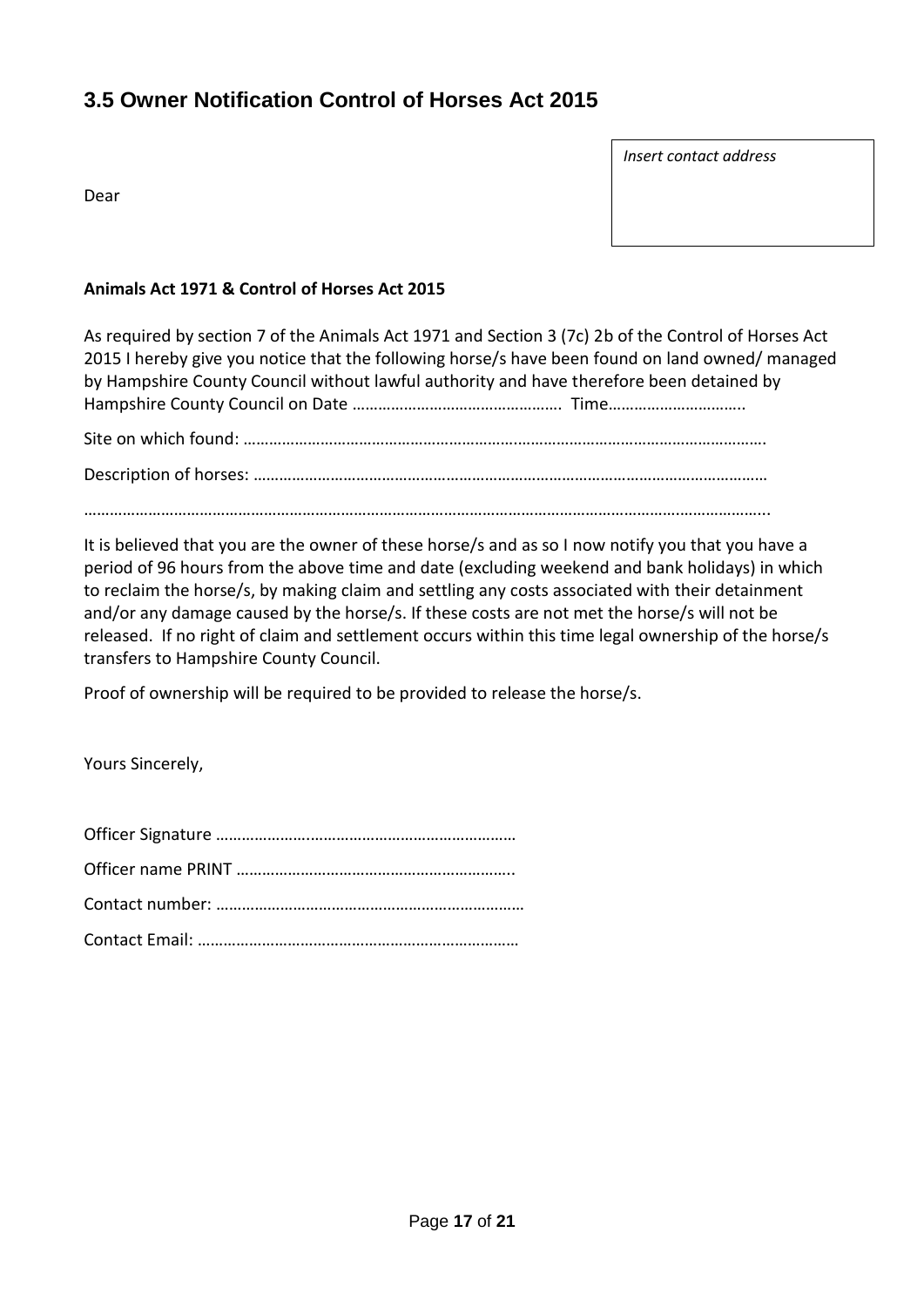## 3.6 Transfer of Ownership from HCC

| <b>TRANSFER OF ANIMALS FROM HCC</b>                                                                                                                                                                              |
|------------------------------------------------------------------------------------------------------------------------------------------------------------------------------------------------------------------|
|                                                                                                                                                                                                                  |
|                                                                                                                                                                                                                  |
|                                                                                                                                                                                                                  |
| hereby now and for all time in the future, renounce completely all claims, rights and                                                                                                                            |
|                                                                                                                                                                                                                  |
|                                                                                                                                                                                                                  |
|                                                                                                                                                                                                                  |
|                                                                                                                                                                                                                  |
|                                                                                                                                                                                                                  |
|                                                                                                                                                                                                                  |
|                                                                                                                                                                                                                  |
|                                                                                                                                                                                                                  |
|                                                                                                                                                                                                                  |
|                                                                                                                                                                                                                  |
|                                                                                                                                                                                                                  |
|                                                                                                                                                                                                                  |
|                                                                                                                                                                                                                  |
| This Agreement constitutes the entire Agreement between the parties pertaining to its<br>subject matter and supersedes all prior contemporaneous agreements, representations and<br>undertakings of the parties. |
|                                                                                                                                                                                                                  |
|                                                                                                                                                                                                                  |
|                                                                                                                                                                                                                  |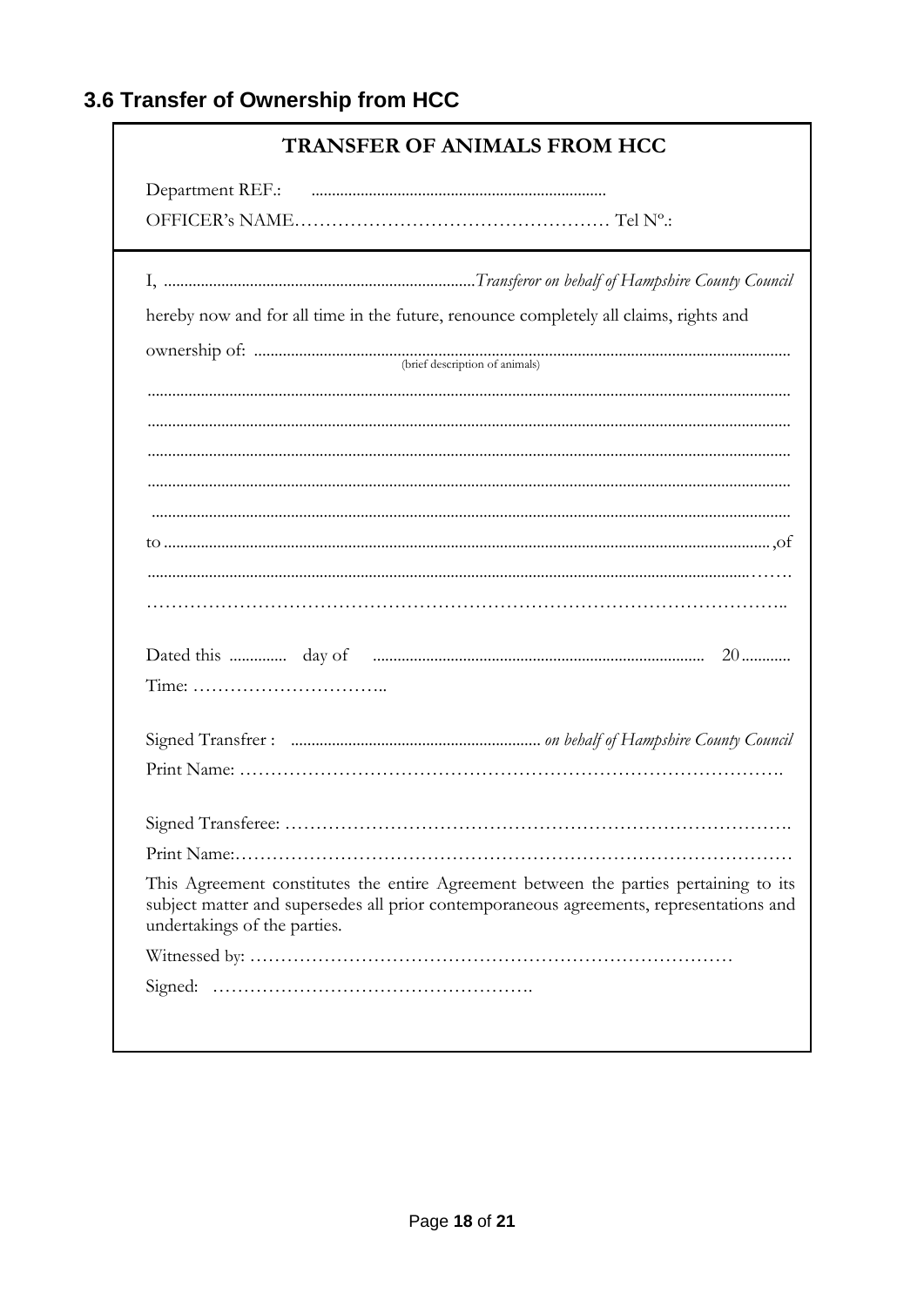#### **TRANSFEROR'S REPRESENTATIONS**

As of the Effective Date and at the Transfer of Possession, the Transferor makes the following representations:

Transferor has provided the Transferee with copies of all the Animals vaccination records and other veterinary records in the possession of the Transferor.

Transferor is the sole owner of the Animal and has all authority to enter into this Agreement.

There is no lien or encumbrance on the Animal.

On completion of the Agreement the Transferor shall provide the Transferee with ALL documents necessary to transfer the Animal from the Transferor to the Transferee.

#### **RISK OF LOSS**

Upon the Transfer of Possession the Transferee will assume all risk of loss or injury to the Animal from the Effective Date